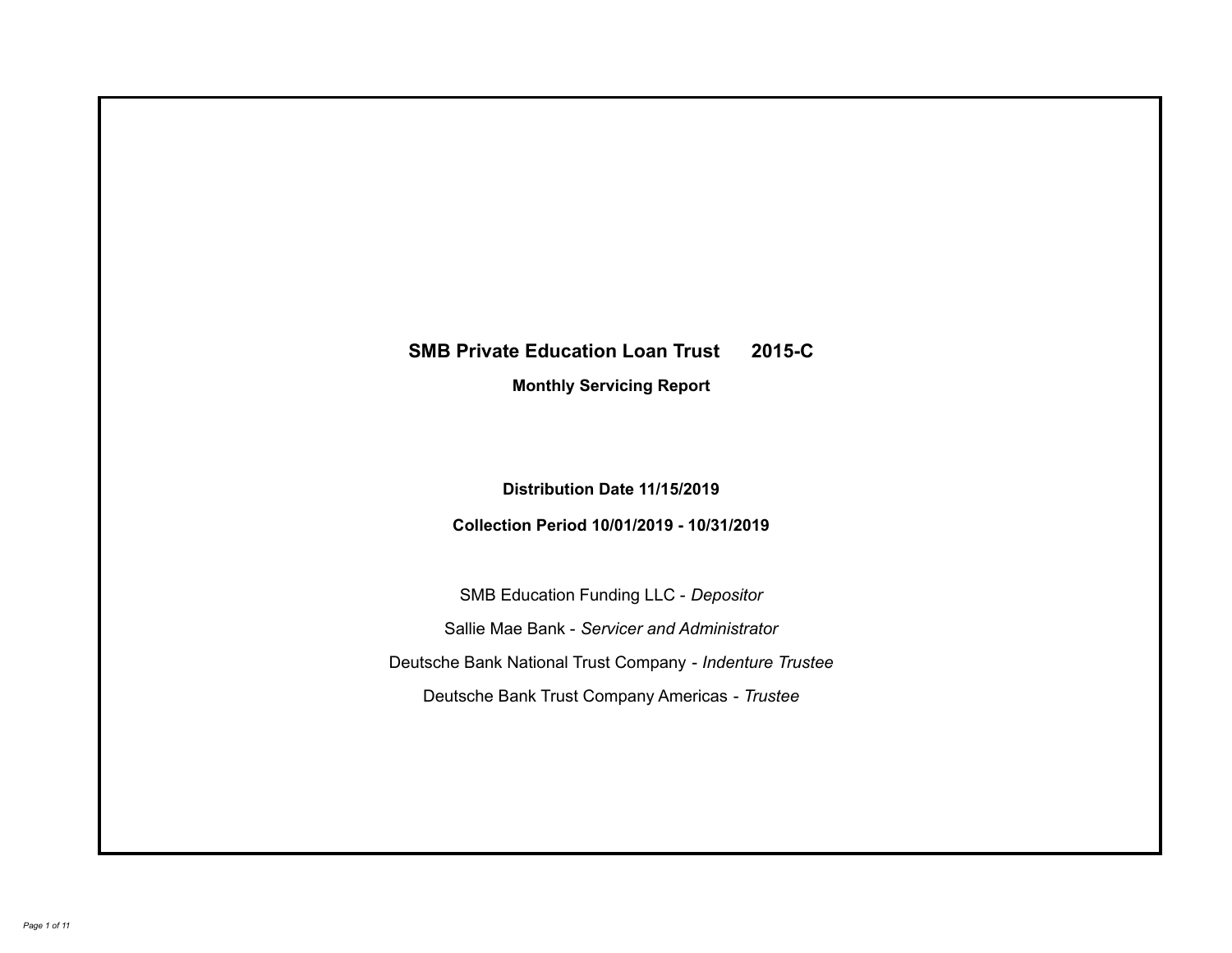| A            | <b>Student Loan Portfolio Characteristics</b>   |                                              | <b>Settlement Date</b><br>10/27/2015 | 09/30/2019            | 10/31/2019            |
|--------------|-------------------------------------------------|----------------------------------------------|--------------------------------------|-----------------------|-----------------------|
|              | <b>Principal Balance</b>                        |                                              | \$693,787,197.00                     | \$375,100,789.88      | \$366,913,976.19      |
|              | Interest to be Capitalized Balance              |                                              | 55,852,621.68                        | 14,719,632.28         | 14,326,963.23         |
|              | Pool Balance                                    |                                              | \$749,639,818.68                     | \$389,820,422.16      | \$381,240,939.42      |
|              | Weighted Average Coupon (WAC)                   |                                              |                                      |                       |                       |
|              |                                                 | WAC1 (Contractual Interest Rate on the Loan) | 8.28%                                | 9.13%                 | 8.94%                 |
|              | WAC2 (Average of Applicable Interest Rate)      |                                              | 8.28%                                | 9.08%                 | 8.89%                 |
|              | WAC3 (Average of Actual Interest Rate)          |                                              | 8.22%                                | 9.00%                 | 8.81%                 |
|              | Weighted Average Remaining Term                 |                                              | 127.00                               | 123.08                | 123.56                |
|              | Number of Loans                                 |                                              | 65,154                               | 35,462                | 34,800                |
|              | Number of Borrowers<br>Pool Factor              |                                              | 45,614                               | 25,495<br>0.520010294 | 25,048<br>0.508565487 |
|              | Since Issued Total Constant Prepayment Rate (1) |                                              |                                      | 9.89%                 | 9.96%                 |
| $\sf B$      | <b>Debt Securities</b>                          | Cusip/Isin                                   | 10/15/2019                           |                       | 11/15/2019            |
|              |                                                 |                                              |                                      |                       |                       |
|              | A <sub>2</sub> A                                | 78448RAB2                                    | \$86,221,430.53                      |                       | \$82,172,026.46       |
|              | A <sub>2</sub> B                                | 78448RAC0                                    | \$41,652,864.98                      |                       | \$39,696,631.13       |
|              | A <sub>3</sub>                                  | 78448RAD8                                    | \$75,000,000.00                      |                       | \$75,000,000.00       |
|              | В                                               | 78448RAE6                                    | \$70,000,000.00                      |                       | \$70,000,000.00       |
|              | C                                               | 78448RAF3                                    | \$50,000,000.00                      |                       | \$50,000,000.00       |
| $\mathsf{C}$ |                                                 |                                              |                                      |                       |                       |
|              | <b>Certificates</b>                             | <b>Cusip/Isin</b>                            | 10/15/2019                           |                       | 11/15/2019            |
|              | Residual                                        | 78448R106                                    | \$100,000.00                         |                       | \$100,000.00          |
|              |                                                 |                                              |                                      |                       |                       |
| D            | <b>Account Balances</b>                         |                                              | 10/15/2019                           |                       | 11/15/2019            |
|              | Reserve Account Balance                         |                                              | \$1,884,455.00                       |                       | \$1,884,455.00        |
|              |                                                 |                                              |                                      |                       |                       |
| E            | <b>Asset / Liability</b>                        |                                              | 10/15/2019                           |                       | 11/15/2019            |
|              | Overcollateralization Percentage                |                                              | 17.17%                               |                       | 16.88%                |
|              | Specified Overcollateralization Amount          |                                              | \$116,946,126.65                     |                       | \$114,372,281.83      |
|              | Actual Overcollateralization Amount             |                                              | \$66,946,126.65                      |                       | \$64,372,281.83       |

(1) For additional information, see 'Since Issued CPR Methodology' found on page 11 of this report.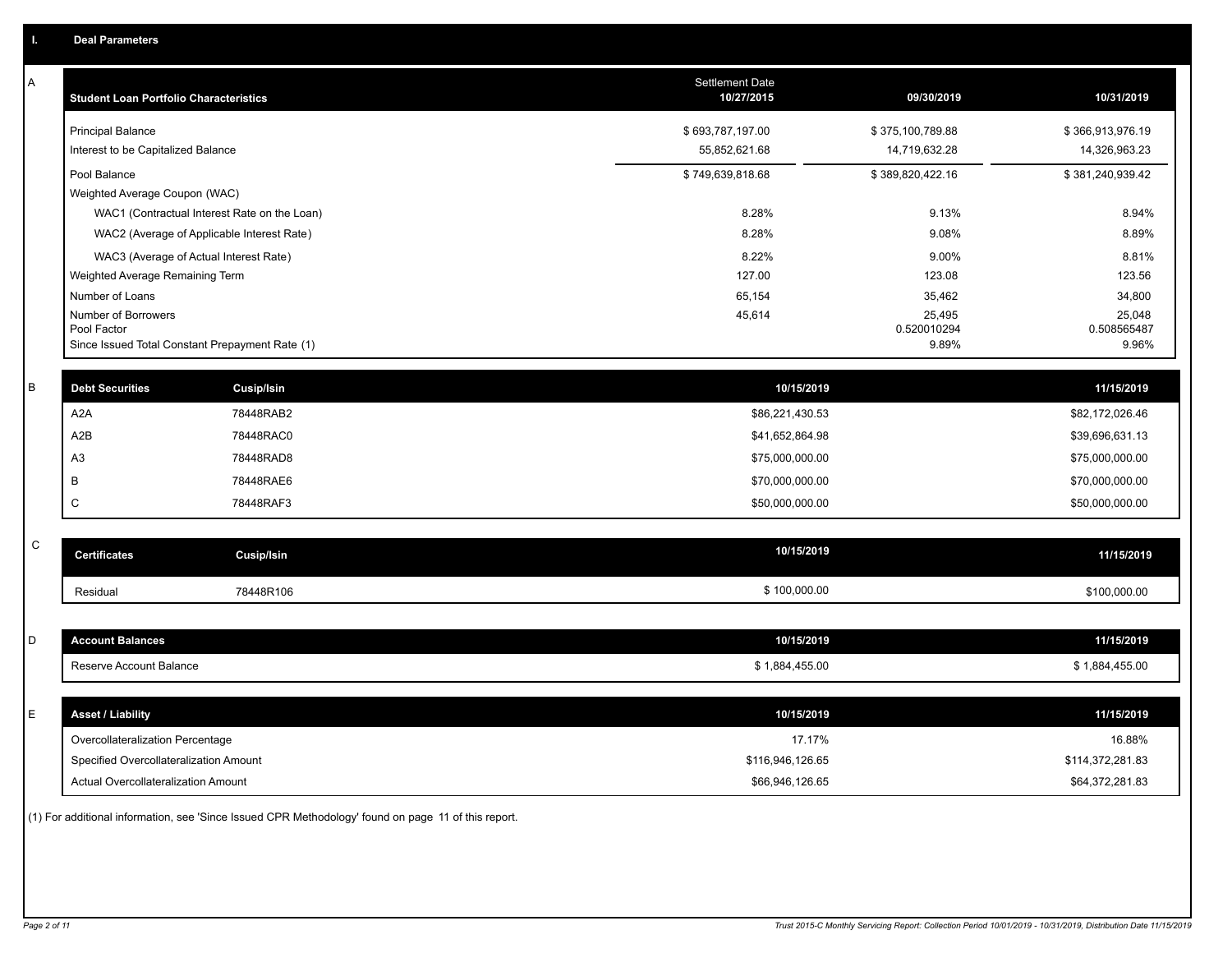### **II. 2015-C Trust Activity 10/01/2019 through 10/31/2019**

| Α | <b>Student Loan Principal Receipts</b>                           |                 |  |
|---|------------------------------------------------------------------|-----------------|--|
|   | <b>Borrower Principal</b>                                        | 8,743,499.72    |  |
|   | <b>Consolidation Activity Principal</b>                          | 0.00            |  |
|   | Seller Principal Reimbursement                                   | 141.32          |  |
|   | Servicer Principal Reimbursement                                 | 0.00            |  |
|   | Delinquent Principal Purchases by Servicer                       | 0.00            |  |
|   | <b>Other Principal Deposits</b>                                  | 0.00            |  |
|   | <b>Total Principal Receipts</b>                                  | \$8,743,641.04  |  |
| В | <b>Student Loan Interest Receipts</b>                            |                 |  |
|   | Borrower Interest                                                | 2,207,540.30    |  |
|   | <b>Consolidation Activity Interest</b>                           | 0.00            |  |
|   | Seller Interest Reimbursement                                    | 0.00            |  |
|   | Servicer Interest Reimbursement                                  | 0.00            |  |
|   | Delinquent Interest Purchases by Servicer                        | 0.00            |  |
|   | Other Interest Deposits                                          | 0.00            |  |
|   | <b>Total Interest Receipts</b>                                   | \$2,207,540.30  |  |
| C | <b>Recoveries on Realized Losses</b>                             | \$103,449.36    |  |
| D | <b>Investment Income</b>                                         | \$16,730.16     |  |
| Е | <b>Funds Borrowed from Next Collection Period</b>                | \$0.00          |  |
| F | <b>Funds Repaid from Prior Collection Period</b>                 | \$0.00          |  |
| G | Loan Sale or Purchase Proceeds                                   | \$0.00          |  |
| н | Initial Deposits to Distribution Account                         | \$0.00          |  |
|   | <b>Excess Transferred from Other Accounts</b>                    | \$0.00          |  |
| J | <b>Borrower Benefit Reimbursements</b>                           | \$0.00          |  |
| Κ | <b>Other Deposits</b>                                            | \$0.00          |  |
| Г | <b>Other Fees Collected</b>                                      | \$0.00          |  |
| М | <b>AVAILABLE FUNDS</b>                                           | \$11,071,360.86 |  |
| N | Non-Cash Principal Activity During Collection Period             | \$556,827.35    |  |
| O | Aggregate Purchased Amounts by the Depositor, Servicer or Seller | \$0.00          |  |
| P | Aggregate Loan Substitutions                                     | \$0.00          |  |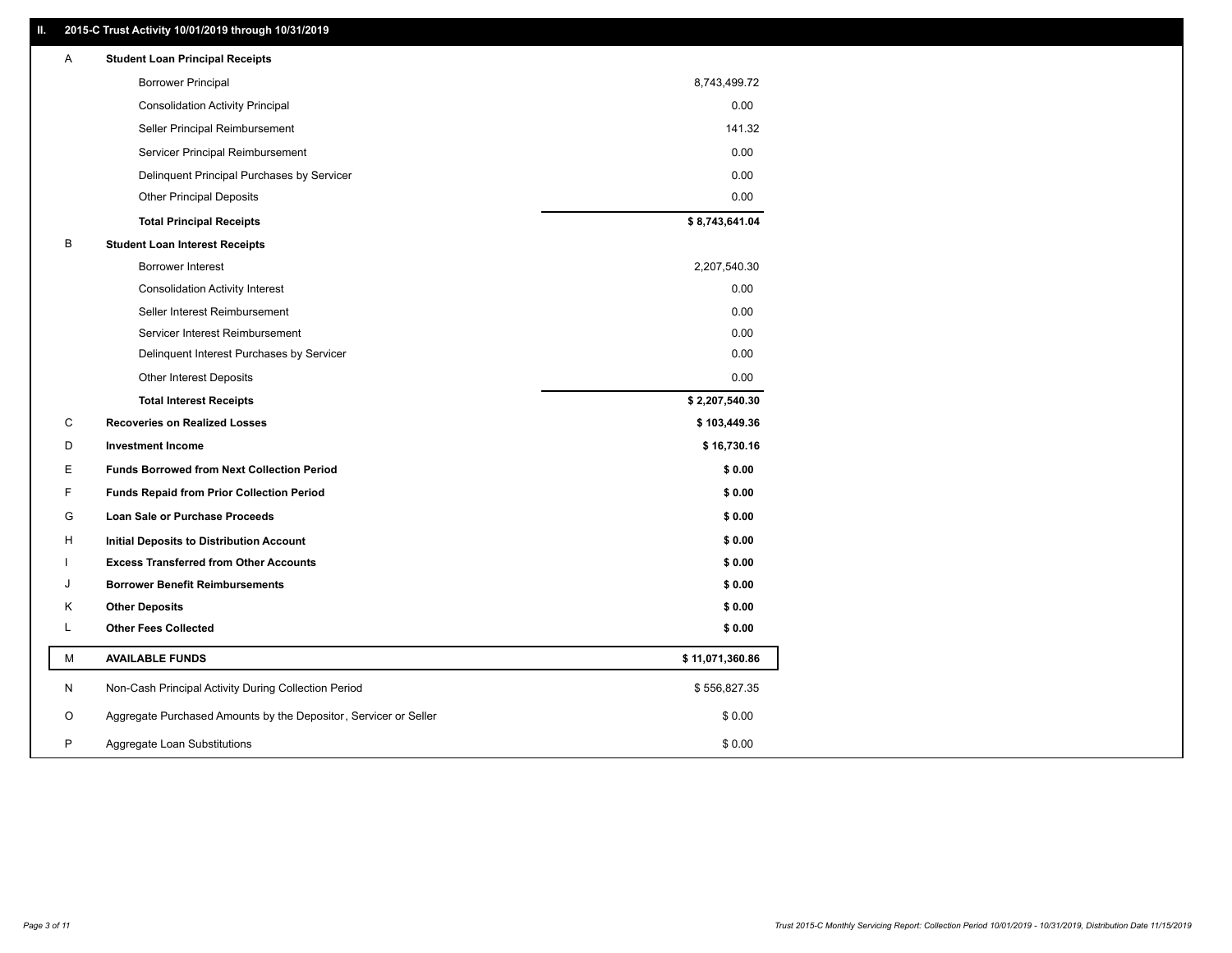|                   |                       |                          |         |                                                           | <b>Loans by Repayment Status</b> |                            |                          |         |                                                           |                |                            |
|-------------------|-----------------------|--------------------------|---------|-----------------------------------------------------------|----------------------------------|----------------------------|--------------------------|---------|-----------------------------------------------------------|----------------|----------------------------|
|                   |                       |                          |         | 10/31/2019                                                |                                  |                            |                          |         | 09/30/2019                                                |                |                            |
|                   |                       | <b>Wtd Avg</b><br>Coupon | # Loans | Principal and<br><b>Interest Accrued</b><br>to Capitalize | % of Principal                   | % of Loans in<br>Repay (1) | <b>Wtd Avg</b><br>Coupon | # Loans | Principal and<br><b>Interest Accrued</b><br>to Capitalize | % of Principal | % of Loans in<br>Repay (1) |
| INTERIM:          | IN SCHOOL             | 10.12%                   | 763     | \$11,566,089.01                                           | 3.034%                           | $-$ %                      | 10.32%                   | 803     | \$12,108,433.54                                           | 3.106%         | $-$ %                      |
|                   | GRACE                 | 10.17%                   | 560     | \$8,937,955.07                                            | 2.344%                           | $-$ %                      | 10.32%                   | 568     | \$9,024,829.85                                            | 2.315%         | $-$ %                      |
|                   | <b>DEFERMENT</b>      | 9.82%                    | 2,333   | \$31,397,630.26                                           | 8.236%                           | $-$ %                      | 10.03%                   | 2,306   | \$31,035,204.87                                           | 7.961%         | $-$ %                      |
| <b>REPAYMENT:</b> | <b>CURRENT</b>        | 8.61%                    | 28,971  | \$297,526,357.66                                          | 78.042%                          | 90.340%                    | 8.79%                    | 29,534  | \$305,100,155.51                                          | 78.267%        | 90.359%                    |
|                   | 31-60 DAYS DELINQUENT | 8.64%                    | 624     | \$8,218,415.83                                            | 2.156%                           | 2.495%                     | 8.58%                    | 603     | \$8,436,272.53                                            | 2.164%         | 2.499%                     |
|                   | 61-90 DAYS DELINQUENT | 8.17%                    | 255     | \$3,997,615.90                                            | 1.049%                           | 1.214%                     | 8.47%                    | 301     | \$4,334,602.11                                            | 1.112%         | 1.284%                     |
|                   | > 90 DAYS DELINQUENT  | 9.15%                    | 145     | \$2,194,651.29                                            | 0.576%                           | 0.666%                     | 10.28%                   | 133     | \$1,906,325.99                                            | 0.489%         | 0.565%                     |
|                   | FORBEARANCE           | 9.05%                    | 1,149   | \$17,402,224.40                                           | 4.565%                           | 5.284%                     | 9.47%                    | 1,214   | \$17,874,597.76                                           | 4.585%         | 5.294%                     |
| <b>TOTAL</b>      |                       |                          | 34,800  | \$381,240,939.42                                          | 100.00%                          | 100.00%                    |                          | 35,462  | \$389,820,422.16                                          | 100.00%        | 100.00%                    |

Percentages may not total 100% due to rounding  $\star$ 

1 Loans classified in "Repayment" include any loan for which interim interest only, \$25 fixed payments or full principal and interest payments are due.

|                         |                                                                                                                                                                                |                          |         |                                                           | <b>Loans by Borrower Status</b> |                                |                          |         |                                                                  |                |                                |
|-------------------------|--------------------------------------------------------------------------------------------------------------------------------------------------------------------------------|--------------------------|---------|-----------------------------------------------------------|---------------------------------|--------------------------------|--------------------------|---------|------------------------------------------------------------------|----------------|--------------------------------|
|                         |                                                                                                                                                                                |                          |         | 10/31/2019                                                |                                 |                                |                          |         | 09/30/2019                                                       |                |                                |
|                         |                                                                                                                                                                                | <b>Wtd Avg</b><br>Coupon | # Loans | Principal and<br><b>Interest Accrued</b><br>to Capitalize | % of Principal                  | % of Loans in<br>P&I Repay (2) | <b>Wtd Avg</b><br>Coupon | # Loans | <b>Principal and</b><br><b>Interest Accrued</b><br>to Capitalize | % of Principal | % of Loans in<br>P&I Repay (2) |
| INTERIM:                | IN SCHOOL                                                                                                                                                                      | 9.91%                    | 1,398   | \$21,485,316.62                                           | 5.636%                          | $-$ %                          | 10.09%                   | 1,458   | \$22,217,471.69                                                  | 5.699%         | $-$ %                          |
|                         | GRACE                                                                                                                                                                          | 9.93%                    | 1,004   | \$15,369,504.59                                           | 4.031%                          | $-$ %                          | 10.07%                   | 1,020   | \$15,979,284.99                                                  | 4.099%         | $-$ %                          |
|                         | <b>DEFERMENT</b>                                                                                                                                                               | 9.58%                    | 4,112   | \$52,975,040.35                                           | 13.895%                         | $-$ %                          | 9.79%                    | 4,070   | \$52,785,613.59                                                  | 13.541%        | $-$ %                          |
| P&I REPAYMENT:          | <b>CURRENT</b>                                                                                                                                                                 | 8.49%                    | 26,131  | \$259,802,547.39                                          | 68.147%                         | 89.153%                        | 8.67%                    | 26,682  | \$266,612,940.97                                                 | 68.394%        | 89.217%                        |
|                         | 31-60 DAYS DELINQUENT                                                                                                                                                          | 8.62%                    | 611     | \$8,101,045.18                                            | 2.125%                          | 2.780%                         | 8.54%                    | 589     | \$8,176,168.54                                                   | 2.097%         | 2.736%                         |
|                         | 61-90 DAYS DELINQUENT                                                                                                                                                          | 8.16%                    | 250     | \$3,910,609.60                                            | 1.026%                          | 1.342%                         | 8.45%                    | 298     | \$4,292,415.36                                                   | 1.101%         | 1.436%                         |
|                         | > 90 DAYS DELINQUENT                                                                                                                                                           | 9.15%                    | 145     | \$2,194,651.29                                            | 0.576%                          | 0.753%                         | 10.28%                   | 131     | \$1,881,929.26                                                   | 0.483%         | 0.630%                         |
|                         | <b>FORBEARANCE</b>                                                                                                                                                             | 9.05%                    | 1,149   | \$17,402,224.40                                           | 4.565%                          | 5.972%                         | 9.47%                    | 1,214   | \$17,874,597.76                                                  | 4.585%         | 5.981%                         |
| <b>TOTAL</b><br>$\star$ | Percentages may not total 100% due to rounding<br>2 Loans classified in "P&I Repayment" includes only those loans for which scheduled principal and interest payments are due. |                          | 34,800  | \$381,240,939.42                                          | 100.00%                         | 100.00%                        |                          | 35,462  | \$389,820,422.16                                                 | 100.00%        | 100.00%                        |

WAC reflects WAC3 To conform with company standard reporting these sections now include Princial and Interest Accrued to Capitalize .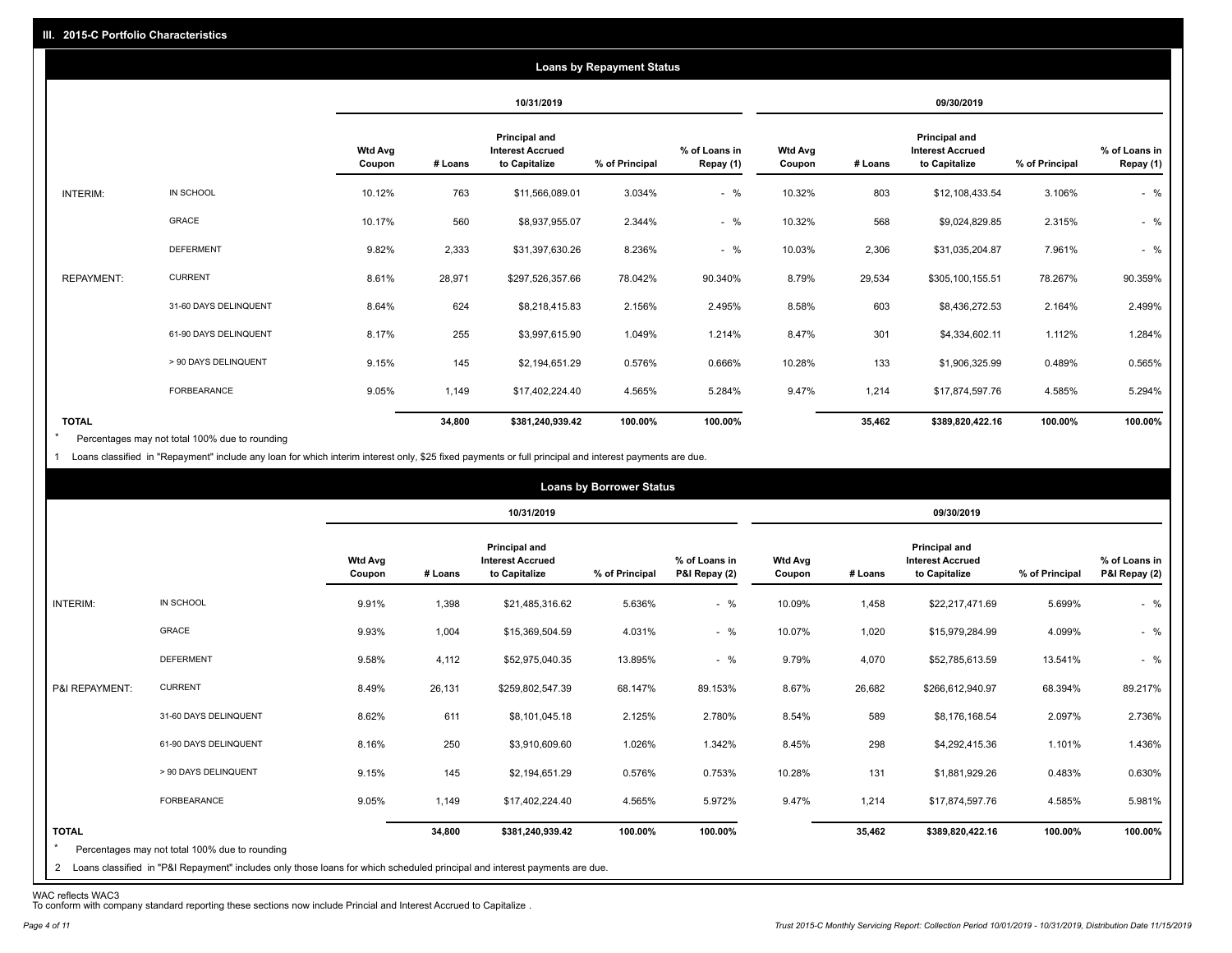|                                                                                                  | 10/31/2019       | 9/30/2019        |
|--------------------------------------------------------------------------------------------------|------------------|------------------|
| Pool Balance                                                                                     | \$381,240,939.42 | \$389,820,422.16 |
| Total # Loans                                                                                    | 34,800           | 35,462           |
| Total # Borrowers                                                                                | 25,048           | 25,495           |
| Weighted Average Coupon                                                                          | 8.89%            | 9.08%            |
| Weighted Average Remaining Term                                                                  | 123.56           | 123.08           |
| Percent of Pool - Cosigned                                                                       | 93.4%            | 93.4%            |
| Percent of Pool - Non Cosigned                                                                   | 6.6%             | 6.6%             |
| Borrower Interest Accrued for Period                                                             | \$2,806,550.76   | \$2,806,807.19   |
| Outstanding Borrower Interest Accrued                                                            | \$17,126,264.60  | \$17,485,100.18  |
| Gross Principal Realized Loss - Periodic *                                                       | \$322,691.73     | \$551,893.93     |
| Gross Principal Realized Loss - Cumulative *                                                     | \$26,562,029.69  | \$26,239,337.96  |
| Recoveries on Realized Losses - Periodic                                                         | \$103,449.36     | \$109,010.87     |
| Recoveries on Realized Losses - Cumulative                                                       | \$4,064,260.15   | \$3,960,810.79   |
| Net Losses - Periodic                                                                            | \$219,242.37     | \$442,883.06     |
| Net Losses - Cumulative                                                                          | \$22,497,769.54  | \$22,278,527.17  |
| Non-Cash Principal Activity - Capitalized Interest                                               | \$891,389.63     | \$913,241.14     |
| Since Issued Total Constant Prepayment Rate (CPR) (1)                                            | 9.96%            | 9.89%            |
| <b>Loan Substitutions</b>                                                                        | \$0.00           | \$0.00           |
| <b>Cumulative Loan Substitutions</b>                                                             | \$0.00           | \$0.00           |
| <b>Unpaid Servicing Fees</b>                                                                     | \$0.00           | \$0.00           |
| <b>Unpaid Administration Fees</b>                                                                | \$0.00           | \$0.00           |
| <b>Unpaid Carryover Servicing Fees</b>                                                           | \$0.00           | \$0.00           |
| Note Interest Shortfall                                                                          | \$0.00           | \$0.00           |
| Loans in Modification                                                                            | \$43,355,923.01  | \$42,513,389.02  |
| % of Loans in Modification as a % of Loans in Repayment (P&I)                                    | 15.82%           | 15.13%           |
|                                                                                                  |                  |                  |
| % Annualized Gross Principal Realized Loss - Periodic as a %<br>of Loans in Repayment (P&I) * 12 | 1.41%            | 2.36%            |
| % Gross Principal Realized Loss - Cumulative as a % of<br>Original Pool Balance                  | 3.54%            | 3.50%            |
|                                                                                                  |                  |                  |

\* In accordance with the Servicer's current policies and procedures, after September 1, 2017 loans subject to bankruptcy claims generally will not be reported as a charged- off unless and until they are delinquent for 120

(1) For additional information, see 'Since Issued CPR Methodology' found on page 11 of this report.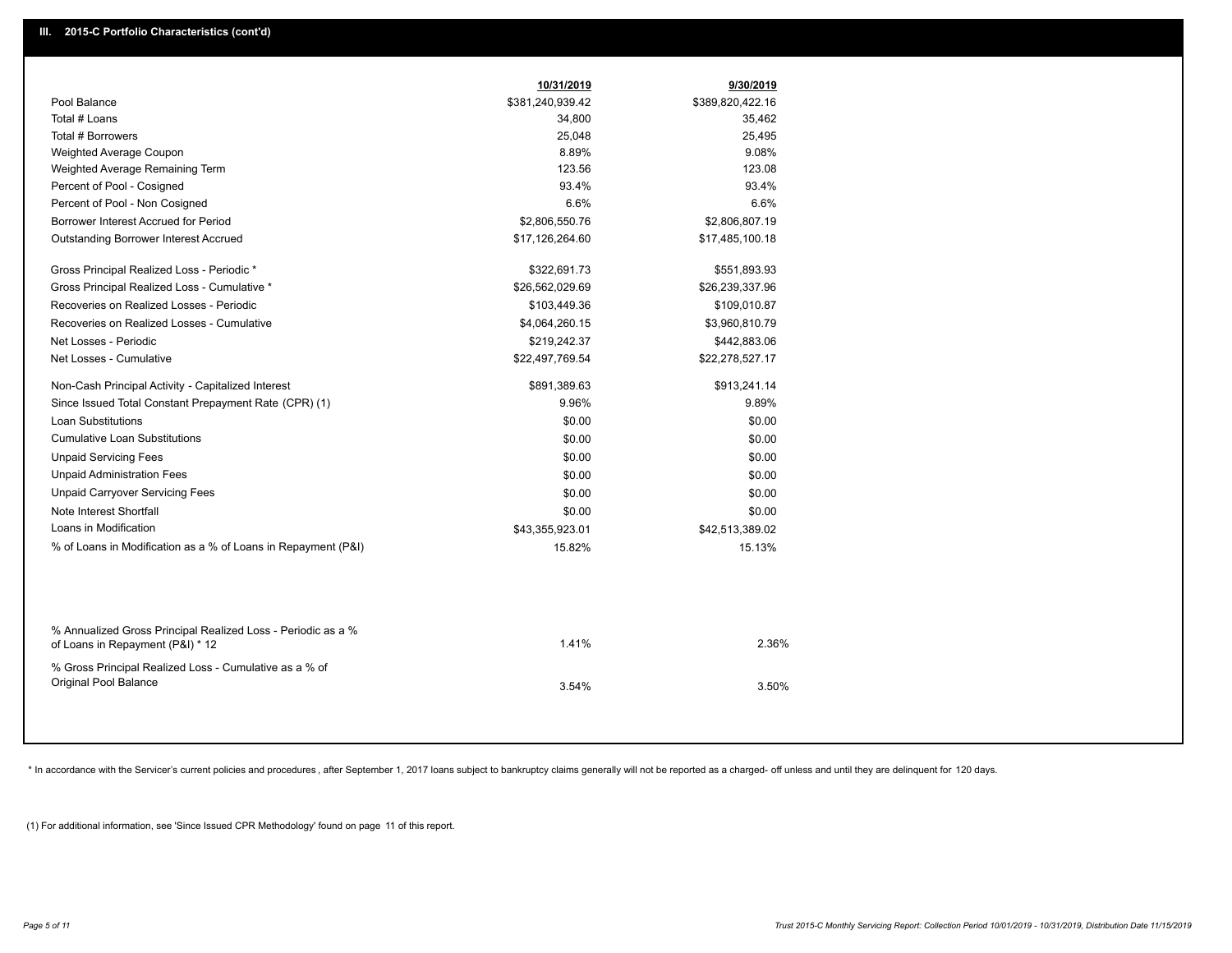#### **Loan Program**  A

|                                    | Weighted<br><b>Average Coupon</b> | # LOANS     | <b>\$ AMOUNT</b> | $%$ *    |
|------------------------------------|-----------------------------------|-------------|------------------|----------|
| - Smart Option Interest-Only Loans | 8.27%                             | 7,191       | \$52,572,436.76  | 13.790%  |
| - Smart Option Fixed Pay Loans     | 8.80%                             | 9,075       | \$118,139,393.80 | 30.988%  |
| - Smart Option Deferred Loans      | 8.95%                             | 18,534      | \$210,529,108.86 | 55.222%  |
| - Other Loan Programs              | $0.00\%$                          | $\mathbf 0$ | \$0.00           | 0.000%   |
| <b>Total</b>                       | 8.81%                             | 34,800      | \$381,240,939.42 | 100.000% |

\* Percentages may not total 100% due to rounding

B

C

**Index Type**

|                       | Weighted<br><b>Average Coupon</b> | # LOANS  | <b>\$ AMOUNT</b> | $%$ *    |
|-----------------------|-----------------------------------|----------|------------------|----------|
| - Fixed Rate Loans    | 7.14%                             | 8,508    | \$112,614,263.97 | 29.539%  |
| - LIBOR Indexed Loans | 9.51%                             | 26,292   | \$268,626,675.45 | 70.461%  |
| - Other Index Rates   | $0.00\%$                          | $\Omega$ | \$0.00           | 0.000%   |
| Total                 | 8.81%                             | 34,800   | \$381,240,939.42 | 100.000% |

\* Percentages may not total 100% due to rounding

# **Weighted Average Recent FICO**

| 3,014<br>2,408 | \$35,377,579.48<br>\$27,147,011.29 | 9.280%    |
|----------------|------------------------------------|-----------|
|                |                                    |           |
|                |                                    | 7.121%    |
| 3,671          | \$40,962,737.22                    | 10.745%   |
| 7,121          | \$80,506,680.82                    | 21.117%   |
| 18,585         | \$197,246,627.01                   | 51.738%   |
|                | \$303.60                           | $0.000\%$ |
| 34,800         | \$381,240,939.42                   | 100.000%  |
|                |                                    |           |

WAC reflects WAC3

To conform with company standard reporting these sections now include Princial and Interest Accrued to Capitalize .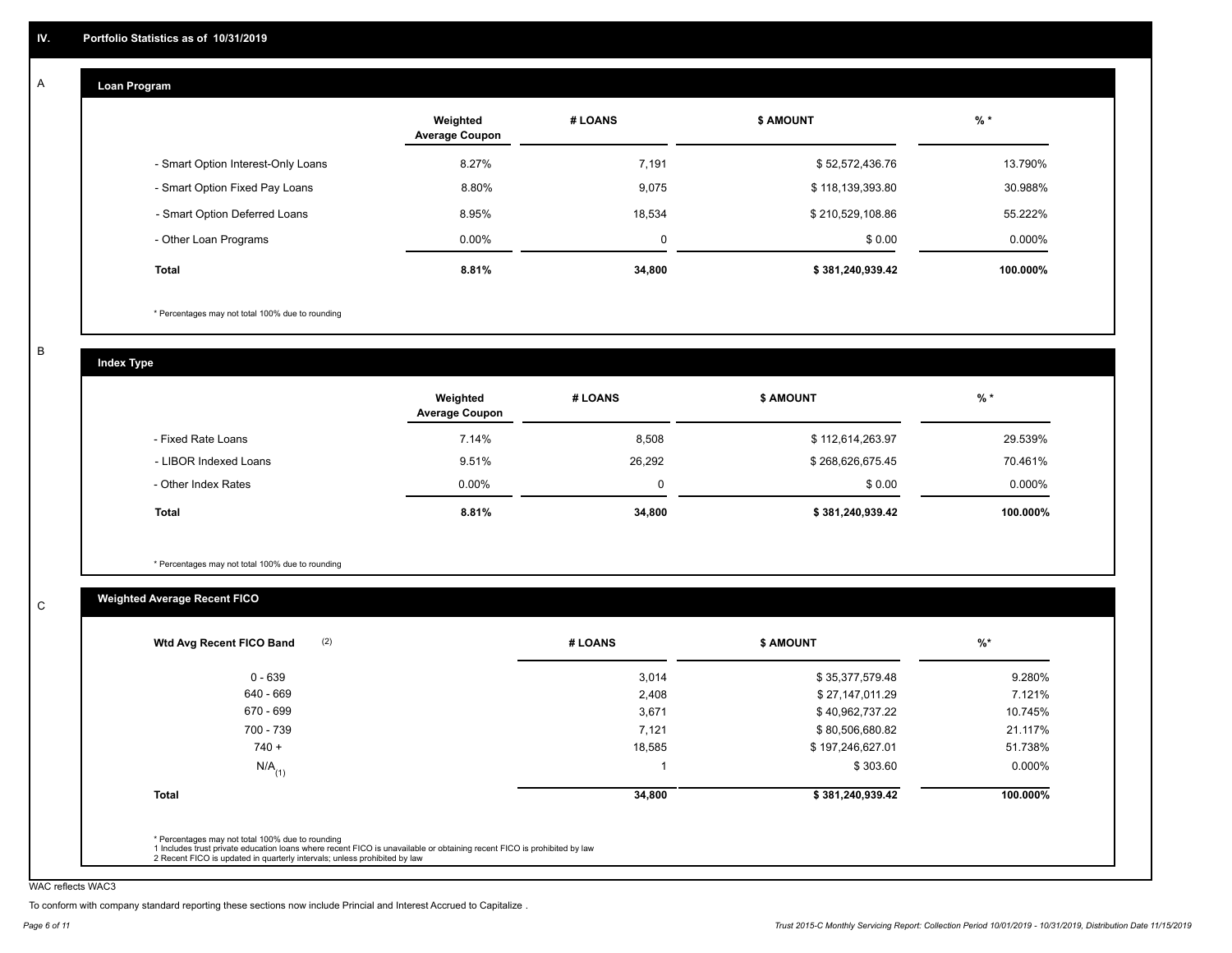| V. |     | 2015-C Reserve Account and Principal Distribution Calculations                                 |                  |  |
|----|-----|------------------------------------------------------------------------------------------------|------------------|--|
| А. |     | <b>Reserve Account</b>                                                                         |                  |  |
|    |     | Specified Reserve Account Balance                                                              | \$1,884,455.00   |  |
|    |     | Actual Reserve Account Balance                                                                 | \$1,884,455.00   |  |
| В. |     | <b>Principal Distribution Amount</b>                                                           |                  |  |
|    | i.  | Class A Notes Outstanding                                                                      | \$202,874,295.51 |  |
|    | ji. | Pool Balance                                                                                   | \$381,240,939.42 |  |
|    |     | First Priority Principal Distribution Amount (i - ii)<br>iii.                                  | \$0.00           |  |
|    |     | Class A and B Notes Outstanding<br>iv.                                                         | \$272,874,295.51 |  |
|    | v.  | First Priority Principal Distribution Amount                                                   | \$0.00           |  |
|    |     | Pool Balance<br>vi.                                                                            | \$381,240,939.42 |  |
|    |     | Specified Overcollateralization Amount<br>vii.                                                 | \$114,372,281.83 |  |
|    |     | Available Funds (after payment of waterfall items A through H)<br>viii.                        | \$9,853,691.00   |  |
|    |     | <b>Class C Notes Outstanding</b><br>ix.                                                        | \$50,000,000.00  |  |
|    |     | Regular Principal Distribution Amount (if (iv > 0, (iv - v) - (vi - vii), min(viii, ix))<br>х. | \$6,005,637.92   |  |
|    |     |                                                                                                |                  |  |
|    |     | Pool Balance<br>xi.                                                                            | \$381,240,939.42 |  |
|    |     | 10% of Initial Pool Balance<br>xii.                                                            | \$74,963,981.87  |  |
|    |     | First Priority Principal Distribution Amount<br>xiii.                                          | \$0.00           |  |
|    |     | Regular Principal Distribution Amount<br>XIV.                                                  | \$6,005,637.92   |  |
|    |     | Available Funds (after payment of waterfall items A through J)<br>XV.                          | \$3,848,053.08   |  |
|    |     | xvi. Additional Principal Distribution Amount (if(ix $\lt$ = x, min(xv, xi - xiii - xiv)))     | \$0.00           |  |
|    |     |                                                                                                |                  |  |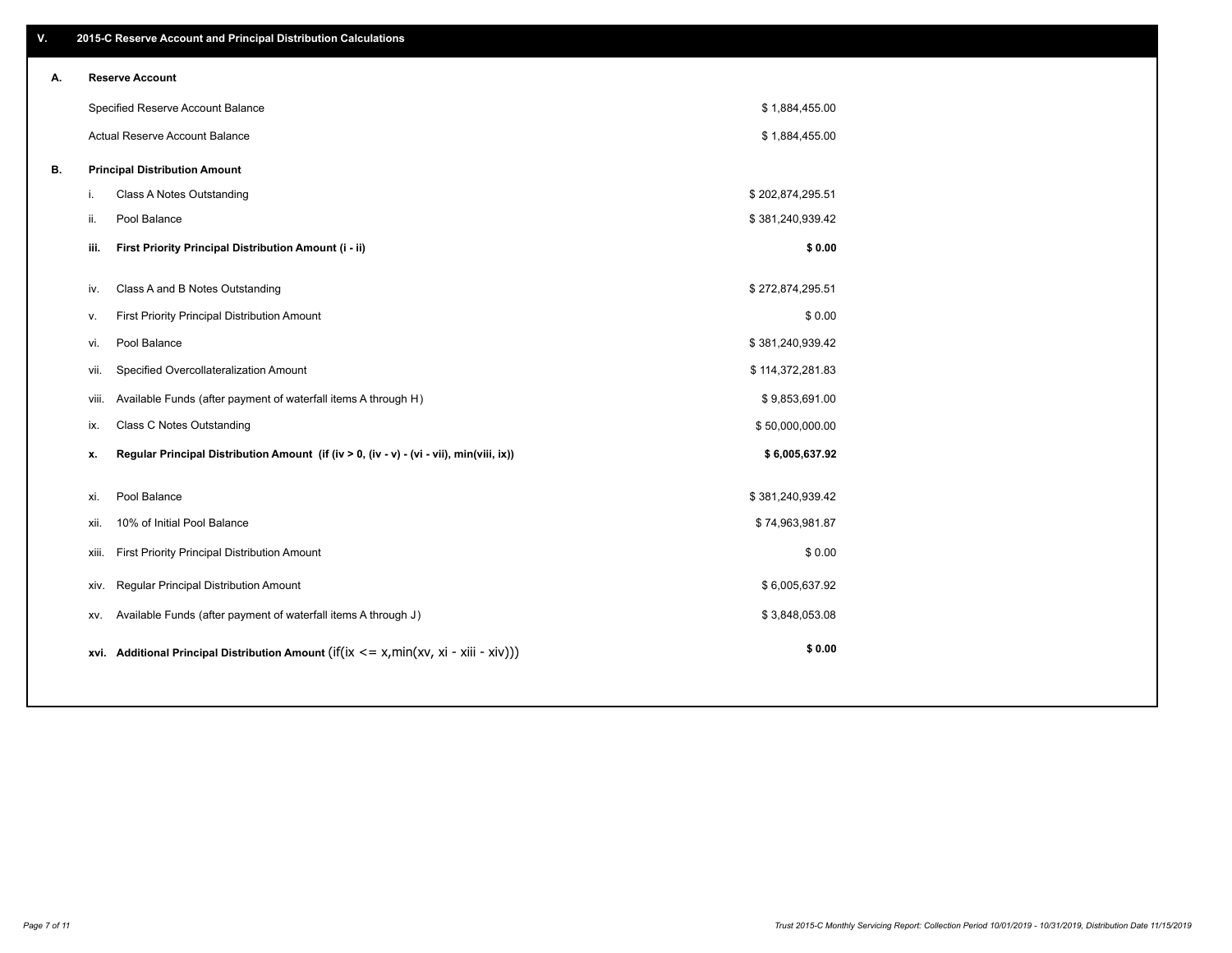|    |                                                         | Paid           | <b>Funds Balance</b> |
|----|---------------------------------------------------------|----------------|----------------------|
|    |                                                         |                |                      |
|    | <b>Total Available Funds</b>                            |                | \$11,071,360.86      |
| Α  | <b>Trustee Fees</b>                                     | \$0.00         | \$11,071,360.86      |
| В  | <b>Servicing Fees</b>                                   | \$250,935.43   | \$10,820,425.43      |
| C  | i. Administration Fees                                  | \$8,333.00     | \$10,812,092.43      |
|    | ii. Unreimbursed Administrator Advances plus any Unpaid | \$0.00         | \$10,812,092.43      |
| D  | Class A Noteholders Interest Distribution Amount        | \$566,734.76   | \$10,245,357.67      |
| Е  | First Priority Principal Payment                        | \$0.00         | \$10,245,357.67      |
| F. | Class B Noteholders Interest Distribution Amount        | \$204,166.67   | \$10,041,191.00      |
| G  | <b>Class C Noteholders Interest Distribution Amount</b> | \$187,500.00   | \$9,853,691.00       |
| н  | <b>Reinstatement Reserve Account</b>                    | \$0.00         | \$9,853,691.00       |
|    | Regular Principal Distribution                          | \$6,005,637.92 | \$3,848,053.08       |
| J  | <b>Carryover Servicing Fees</b>                         | \$0.00         | \$3,848,053.08       |
| Κ  | Additional Principal Distribution Amount                | \$0.00         | \$3,848,053.08       |
| L  | Unpaid Expenses of Trustee                              | \$0.00         | \$3,848,053.08       |
| м  | Unpaid Expenses of Administrator                        | \$0.00         | \$3,848,053.08       |
| N  | Remaining Funds to the Residual Certificateholders      | \$3,848,053.08 | \$0.00               |

#### **Waterfall Conditions**

|      | Pool Balance                                                                       | \$381,240,939.42 |  |
|------|------------------------------------------------------------------------------------|------------------|--|
|      | Class A and B Notes Outstanding                                                    | \$272,874,295.51 |  |
| iii. | Class C Noteholders' Interest Distribution Ratio (i / ii)                          | 139.71%          |  |
| iv.  | Minimum Ratio                                                                      | 110.00%          |  |
| V.   | Is the Class C Noteholders' Interest Distribution Condition Satisfied (iii $>$ iv) |                  |  |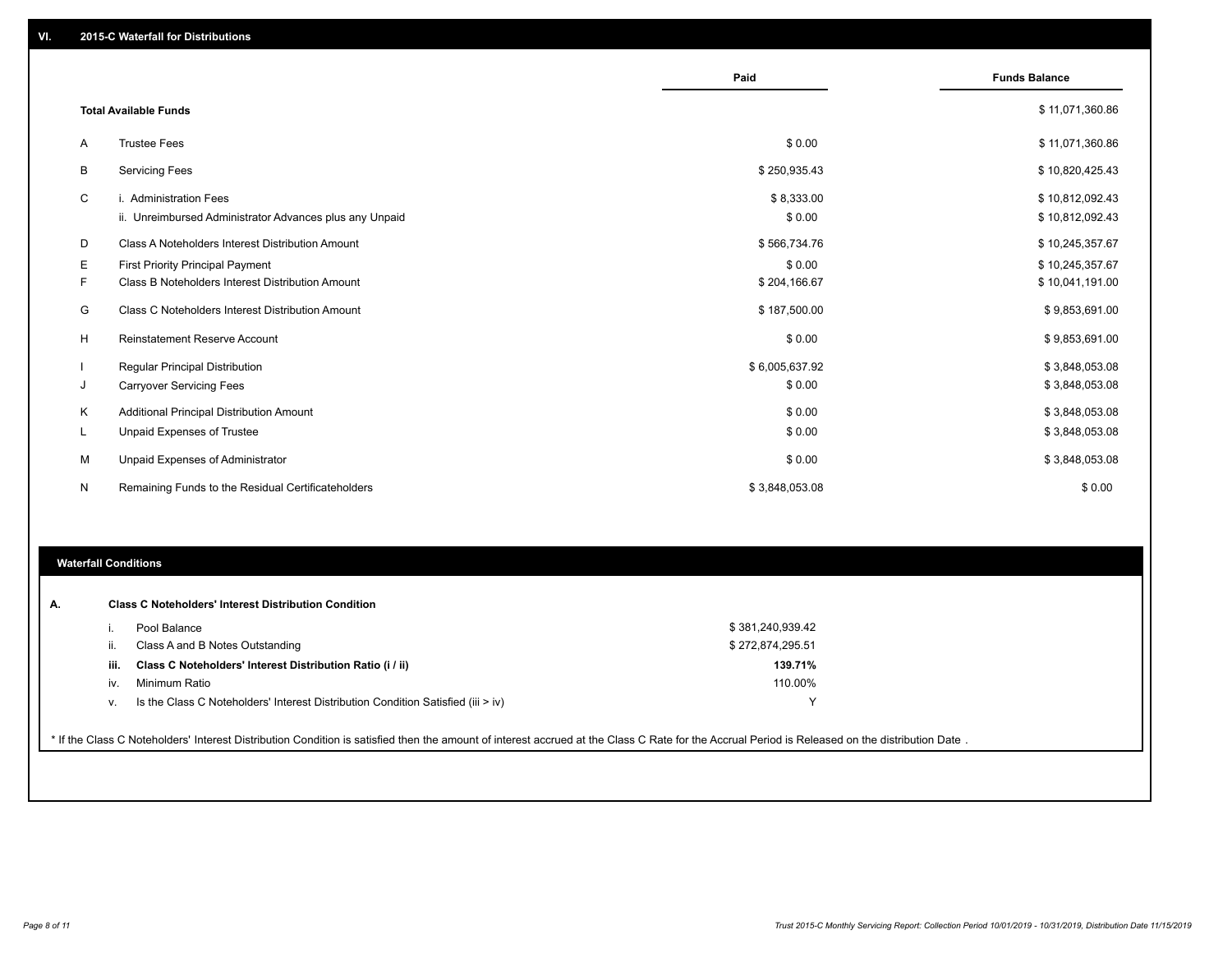## **VII. 2015-C Distributions**

| <b>Distribution Amounts</b>                                |                         |                         |                         |
|------------------------------------------------------------|-------------------------|-------------------------|-------------------------|
|                                                            | A <sub>2</sub> A        | A <sub>2</sub> B        | A <sub>3</sub>          |
| Cusip/Isin                                                 | 78448RAB2               | 78448RAC0               | 78448RAD8               |
| <b>Beginning Balance</b>                                   | \$86,221,430.53         | \$41,652,864.98         | \$75,000,000.00         |
| Index                                                      | <b>FIXED</b>            | <b>LIBOR</b>            | <b>LIBOR</b>            |
| Spread/Fixed Rate                                          | 2.75%                   | 1.40%                   | 1.95%                   |
| Record Date (Days Prior to Distribution)                   | 1 NEW YORK BUSINESS DAY | 1 NEW YORK BUSINESS DAY | 1 NEW YORK BUSINESS DAY |
| Accrual Period Begin                                       | 10/15/2019              | 10/15/2019              | 10/15/2019              |
| <b>Accrual Period End</b>                                  | 11/15/2019              | 11/15/2019              | 11/15/2019              |
| Daycount Fraction                                          | 0.08333333              | 0.08611111              | 0.08611111              |
| Interest Rate*                                             | 2.75000%                | 3.32125%                | 3.87125%                |
| <b>Accrued Interest Factor</b>                             | 0.002291667             | 0.002859965             | 0.003333576             |
| <b>Current Interest Due</b>                                | \$197,590.78            | \$119,125.75            | \$250,018.23            |
| Interest Shortfall from Prior Period Plus Accrued Interest | $\mathsf{\$}$ -         | $\mathsf{\$}$ -         | $\mathsf{\$}$ -         |
| <b>Total Interest Due</b>                                  | \$197,590.78            | \$119,125.75            | \$250,018.23            |
| <b>Interest Paid</b>                                       | \$197,590.78            | \$119,125.75            | \$250,018.23            |
| <b>Interest Shortfall</b>                                  | $\frac{1}{2}$           | $\mathcal{S}$ -         | $\frac{1}{2}$           |
| <b>Principal Paid</b>                                      | \$4,049,404.07          | \$1,956,233.85          | $$ -$                   |
| <b>Ending Principal Balance</b>                            | \$82,172,026.46         | \$39,696,631.13         | \$75,000,000.00         |
| Paydown Factor                                             | 0.019562339             | 0.019562339             | 0.000000000             |
| <b>Ending Balance Factor</b>                               | 0.396966311             | 0.396966311             | 1.000000000             |

\* Pay rates for Current Distribution. For the interest rates applicable to the next distribution date, please see https://www.salliemae.com/about/investors/data/SMBabrate.txt.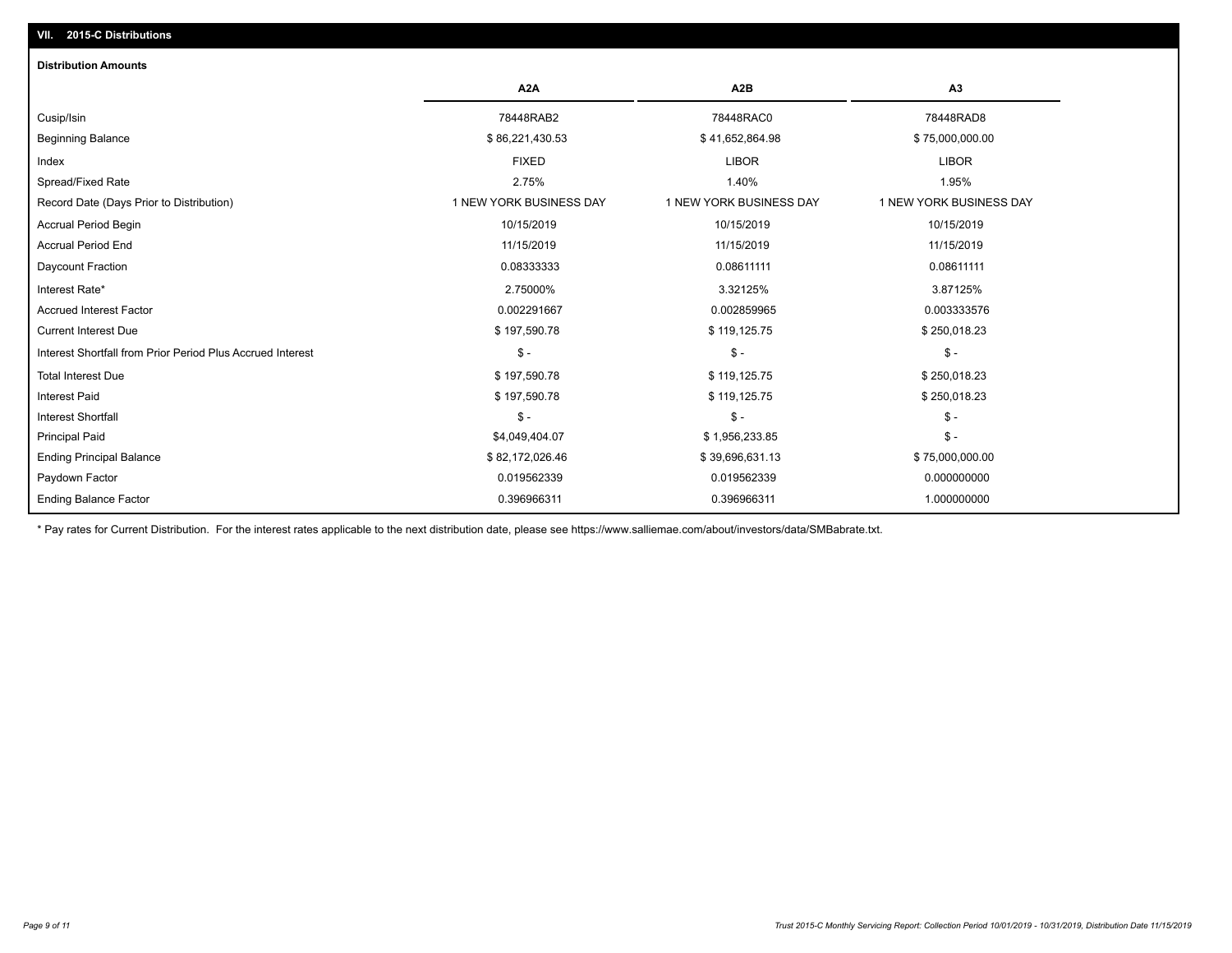| <b>Distribution Amounts</b>                                |                         |                         |
|------------------------------------------------------------|-------------------------|-------------------------|
|                                                            | в                       | C                       |
| Cusip/Isin                                                 | 78448RAE6               | 78448RAF3               |
| <b>Beginning Balance</b>                                   | \$70,000,000.00         | \$50,000,000.00         |
| Index                                                      | <b>FIXED</b>            | <b>FIXED</b>            |
| Spread/Fixed Rate                                          | 3.50%                   | 4.50%                   |
| Record Date (Days Prior to Distribution)                   | 1 NEW YORK BUSINESS DAY | 1 NEW YORK BUSINESS DAY |
| <b>Accrual Period Begin</b>                                | 10/15/2019              | 10/15/2019              |
| <b>Accrual Period End</b>                                  | 11/15/2019              | 11/15/2019              |
| Daycount Fraction                                          | 0.08333333              | 0.08333333              |
| Interest Rate*                                             | 3.50000%                | 4.50000%                |
| <b>Accrued Interest Factor</b>                             | 0.002916667             | 0.003750000             |
| <b>Current Interest Due</b>                                | \$204,166.67            | \$187,500.00            |
| Interest Shortfall from Prior Period Plus Accrued Interest | $\mathsf{\$}$ -         | $\mathsf{\$}$ -         |
| <b>Total Interest Due</b>                                  | \$204,166.67            | \$187,500.00            |
| <b>Interest Paid</b>                                       | \$204,166.67            | \$187,500.00            |
| <b>Interest Shortfall</b>                                  | $\mathsf{\$}$ -         | $\mathsf{\$}$ -         |
| <b>Principal Paid</b>                                      | $\mathsf{\$}$ -         | $\mathsf{\$}$ -         |
| <b>Ending Principal Balance</b>                            | \$70,000,000.00         | \$50,000,000.00         |
| Paydown Factor                                             | 0.000000000             | 0.000000000             |
| <b>Ending Balance Factor</b>                               | 1.000000000             | 1.000000000             |

\* Pay rates for Current Distribution. For the interest rates applicable to the next distribution date, please see https://www.salliemae.com/about/investors/data/SMBabrate.txt.

**VII. 2015-C Distributions**